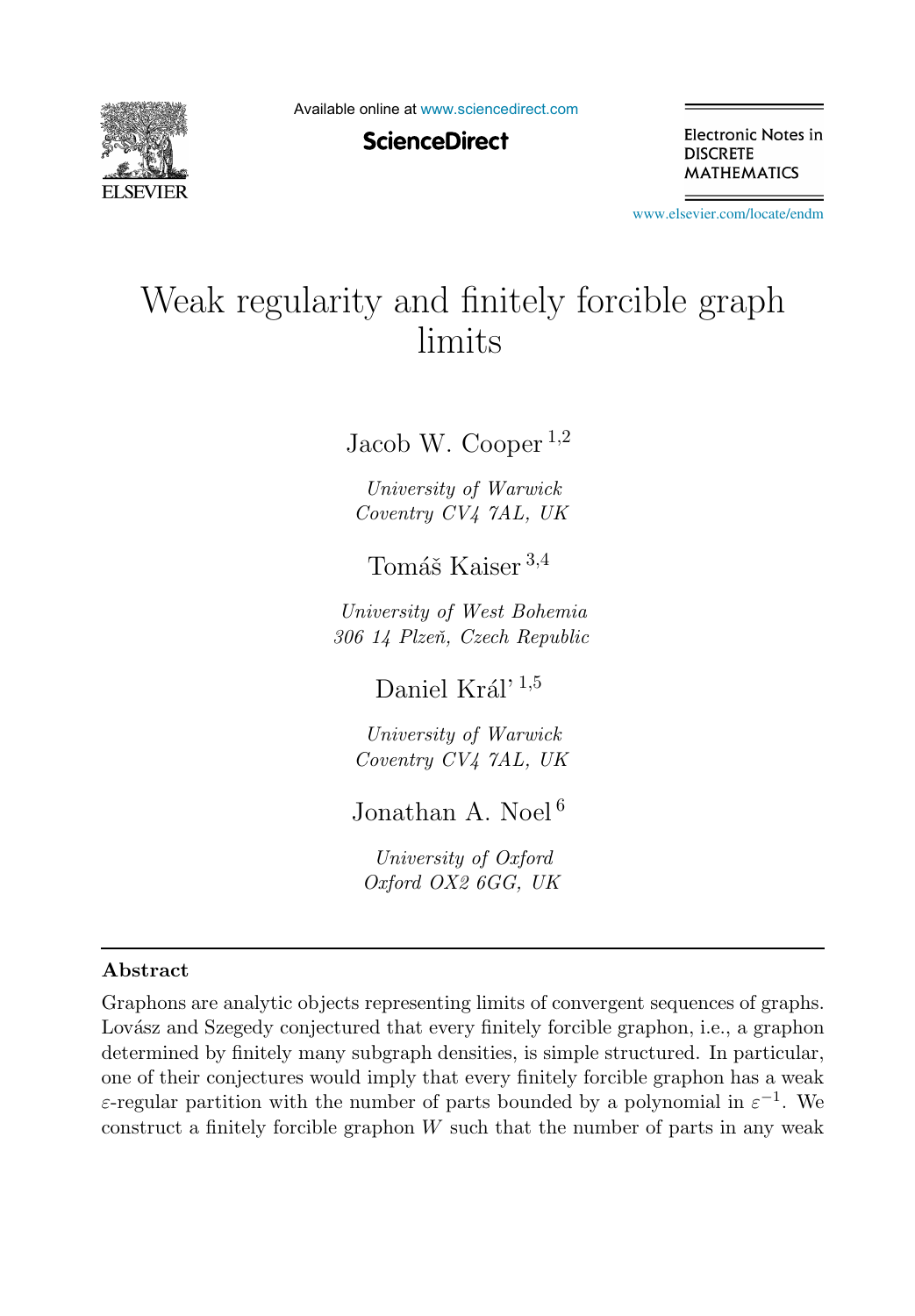ε-regular partition of W is at least exponential in  $\varepsilon^{-2}/2^{5 \log^* \varepsilon^{-2}}$ . This bound almost matches the known upper bound and, in a certain sense, is the best possible.

Keywords: Graph limits, finitely forcible graphons, weak regularity

# 1 Introduction

Analytic methods applied to combinatorial limits has led to substantial results in many areas of mathematics and computer science, particularly in extremal combinatorics. A sequence of graphs  $(G_n)_{n\in\mathbb{N}}$  is *convergent* if the sequence  $d(H, G_n)$  converges for every graph H, where  $d(H, G)$  be the *density* of a graph H in G, i.e., the probability that |H| randomly chosen vertices of G induce a subgraph isomorphic to H, where |H| is the order of H.

A *graphon* W is a symmetric measurable function from  $[0, 1]^2$  to  $[0, 1]$ , i.e.,  $W(x, y) = W(y, x)$  for every  $x, y \in [0, 1]$ . A W-random graph of order k is obtained by sampling k random points  $x_1, \ldots, x_k \in [0, 1]$  and joining the *i*-th and the j-th vertex by an edge with probability  $W(x_i, x_i)$ . The *density* of a graph H in W is the probability that a W-random graph of order |H| is H. If  $(G_n)_{n\in\mathbb{N}}$  is a convergent sequence, then there exists a graphon W such that  $d(H, W) = \lim_{n \to \infty} d(H, G_n)$  for every graph H. The graphon W can be viewed as the limit of  $(G_n)_{n\in\mathbb{N}}$  and is unique in the sense given in [\[1\]](#page-4-0). Also see [\[6\]](#page-4-1).

A graphon W is *finitely forcible* if there exist graphs  $H_1, \ldots, H_k$  such that if a graphon W' satisfies that  $d(H_i, W') = d(H_i, W)$  for  $i = 1, ..., k$ , then  $d(H, W') = d(H, W)$  for every graph H. The following conjecture [\[7,](#page-4-2) Conjecture 7] links such graphons to extremal combinatorics.

**Conjecture 1.1** Let  $H_1, \ldots, H_k$  be finite graphs and  $\alpha_1, \ldots, \alpha_k$  reals. There exists a finitely forcible graphon W that minimizes the sum  $\sum^k$  $i=1$  $\alpha_i d(H_i, W)$ .

In  $[7]$ , Lovász and Szegedy carried out a systematic study of finitely forcible graphons. The examples of finitely forcible graphons that they found led them

 $1$  This work received funding from the European Research Council under the EU's Seventh Framework Programme (FP7/2007-2013)/ERC grant agreement no. 259385.

Email: j.w.cooper@warwick.ac.uk

<sup>&</sup>lt;sup>3</sup> This author was supported by the grant GA14-19503S of the Czech Science Foundation.<br><sup>4</sup> Email: kaisert@kma\_zcu\_cz

<sup>4</sup> Email: kaisert@kma.zcu.cz

<sup>5</sup> Email: d.kral@warwick.ac.uk

 $6$  Email: noel@maths.ox.ac.uk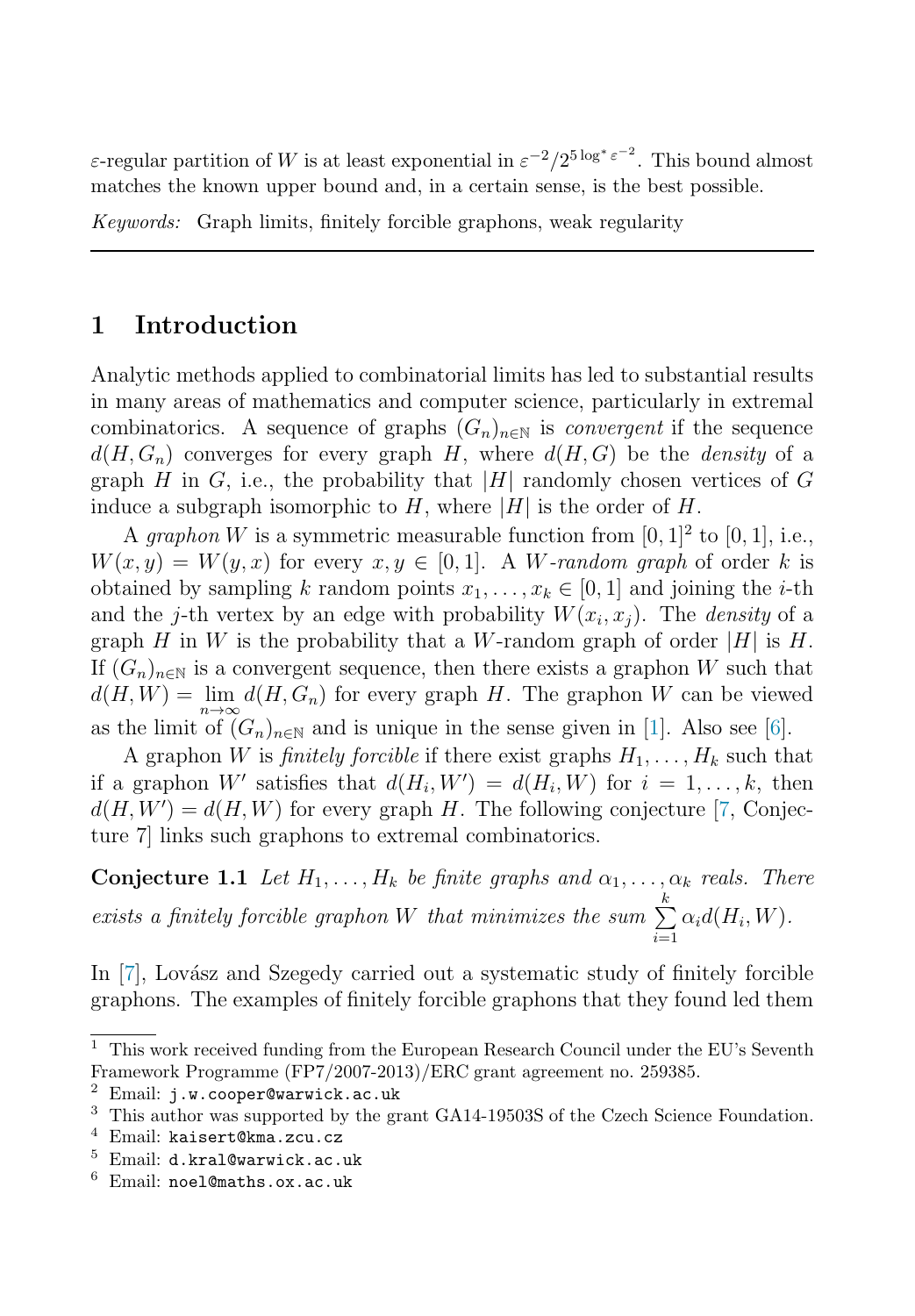to conjecture that all such graphons are simple structured [\[7,](#page-4-2) Conjectures 9 and 10, which was disproved through counterexample constructions in  $[4, 5]$  $[4, 5]$  $[4, 5]$ .

<span id="page-2-1"></span>Conjecture 10 from [\[7\]](#page-4-2) is a starting point of our work. Analogously to weak regularity of graphs, every graphon has a weak  $\varepsilon$ -regular partition with at most  $2^{O(\varepsilon^{-2})}$  parts. If Conjecture 10 from [\[7\]](#page-4-2) were true, then every finitely forcible graphon would have weak  $\varepsilon$ -regular partitions with the number of parts polynomial in  $\varepsilon^{-1}$ . The number of parts in such partitions of the graphon constructed in [\[4\]](#page-4-3) is  $2^{\Theta(\log^2 \epsilon^{-1})}$ , much less than the general upper bound. We construct a finitely forcible graphon almost matching the upper bound.

<span id="page-2-0"></span>**Theorem 1.2** There exist a finitely forcible graphon  $W$  and positive reals  $\varepsilon_i$  tending to 0 such that every weak  $\varepsilon_i$ -regular partition of W has at least  $2^{\Omega\left(\varepsilon_i^{-2}/2^{5\log^* \varepsilon_i^{-2}}\right)}$ parts.

As pointed out to us by Jacob Fox, there is no graphon (finitely forcible or not) matching the upper bound for infinitely many values of  $\varepsilon$  tending to 0.

**Theorem 1.3** There exist no graphon W,  $c > 0$  and positive reals  $\varepsilon_i$  tending to 0 such that every weak  $\varepsilon_i$ -regular partition of W has at least  $2^{c\varepsilon_i^{-2}}$  parts.

In view of Theorem [1.3,](#page-2-0) Theorem [1.2](#page-2-1) is almost the best possible.

## 2 Weak regular partitions of graphons

Several types of regular partitions of graphs derived from the original notion of Szemerédi exist. The notion of weak regular partitions from  $[3]$  is the most relevant for graphons. If W is a graphon, the *density*  $d_W(A, B)$  between two measurable subsets A and B of [0,1] is the integral of W over  $A \times B$ . A partition of [0, 1] into measurable sets  $U_1, \ldots, U_k$  is weak  $\varepsilon$ -regular if

$$
\left| d_W(A, B) - \sum_{i,j=1}^k \frac{d_W(U_i, U_j)|U_i \cap A||U_j \cap B|}{|U_i||U_j|} \right| \le \varepsilon
$$

for every two measurable subsets A and B where  $|X|$  is the measure of X.

Naturally, one seeks weak regular partitions with few parts. The proof of the upper bound extends to graphons: for every  $\varepsilon > 0$ , there exists  $k_0 \leq 2^{O(\varepsilon^{-2})}$ such that every graphon has an  $\varepsilon$ -regular partition with at most  $k_0$  parts. Lovász and Szegedy [\[8\]](#page-4-6) showed that the bound on  $k_0$  must be at least  $2^{\Omega(\varepsilon^{-1})}$ , which was improved to  $2^{\Omega(\varepsilon^{-2})}$  by Conlon and Fox [\[2\]](#page-4-7), which matches the upper bound up to a multiplicative constant in the exponent.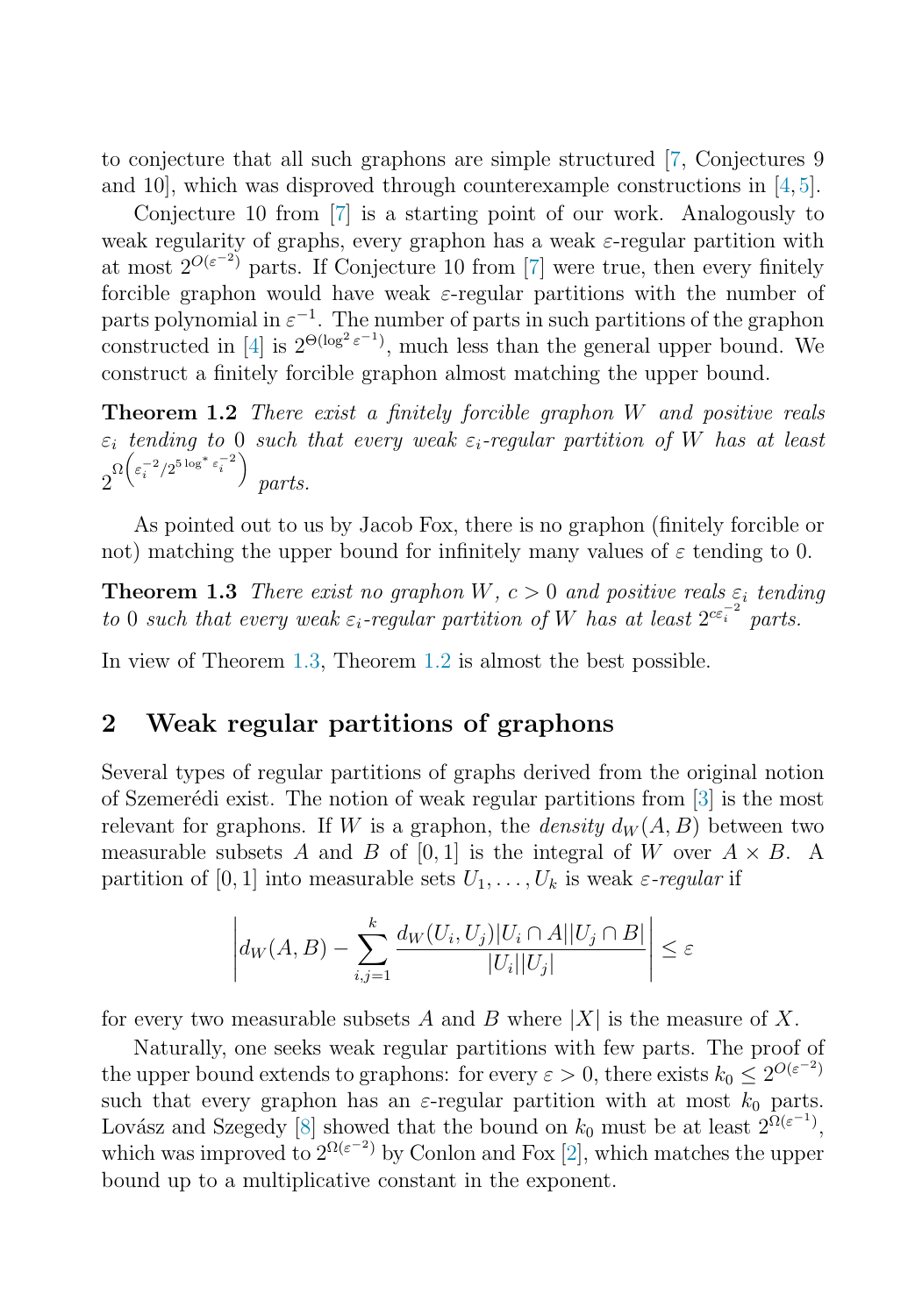

<span id="page-3-0"></span>Fig. 1. The graphon constructed in Theorem [1.2.](#page-2-1)

The probabilistic construction of Conlon and Fox gives a step graphon  $W_{\varepsilon}$ such that every weak  $\varepsilon$ -regular partition of  $W_{\varepsilon}$  has at least  $2^{\Omega(\varepsilon^{-2})}$  parts. However, an explicit construction of a different (step) graphon, which we denote by  $W_m^{\text{CF}}$ , can be distilled from [\[2\]](#page-4-7). In fact, a  $W_m^{\text{CF}}$ -random graph of order  $2^{\alpha m}$ for  $\alpha$  close to 0 gives the random graph construction from [\[2\]](#page-4-7).

Since  $W_m^{\text{CF}}$  is a step graphon with  $2^m$  parts, the number of parts of its weak  $\varepsilon$ -regular partition of  $W_m^{\text{CF}}$  never exceeds  $2^m$  regardless the value of  $\varepsilon$ . A natural approach to obtain a (not necessarily finitely forcible) graphon not depending on  $\varepsilon$  with no weak  $\varepsilon$ -regular partition with fewer than  $2^{\Theta(\varepsilon^{-2})}$  parts is to look at the limit of the sequence of graphons  $W_m^{\text{CF}}$ . This sequence is convergent but its limit is the graphon equal to  $1/2$  everywhere, which has weak regularity partitions with a single part. So, this approach fails.

#### 3 Construction

The proof of finite forcibility of the graphon  $W$  from Theorem [1.2](#page-2-1) uses the methods developed in  $[5]$  and further extended in  $[4]$ . The graphon is depicted in Figure [1;](#page-3-0) its several page long definition is omitted due to space limitations.

The most important part of the graphon is inside the part  $E$ . Let  $t(n)$  be